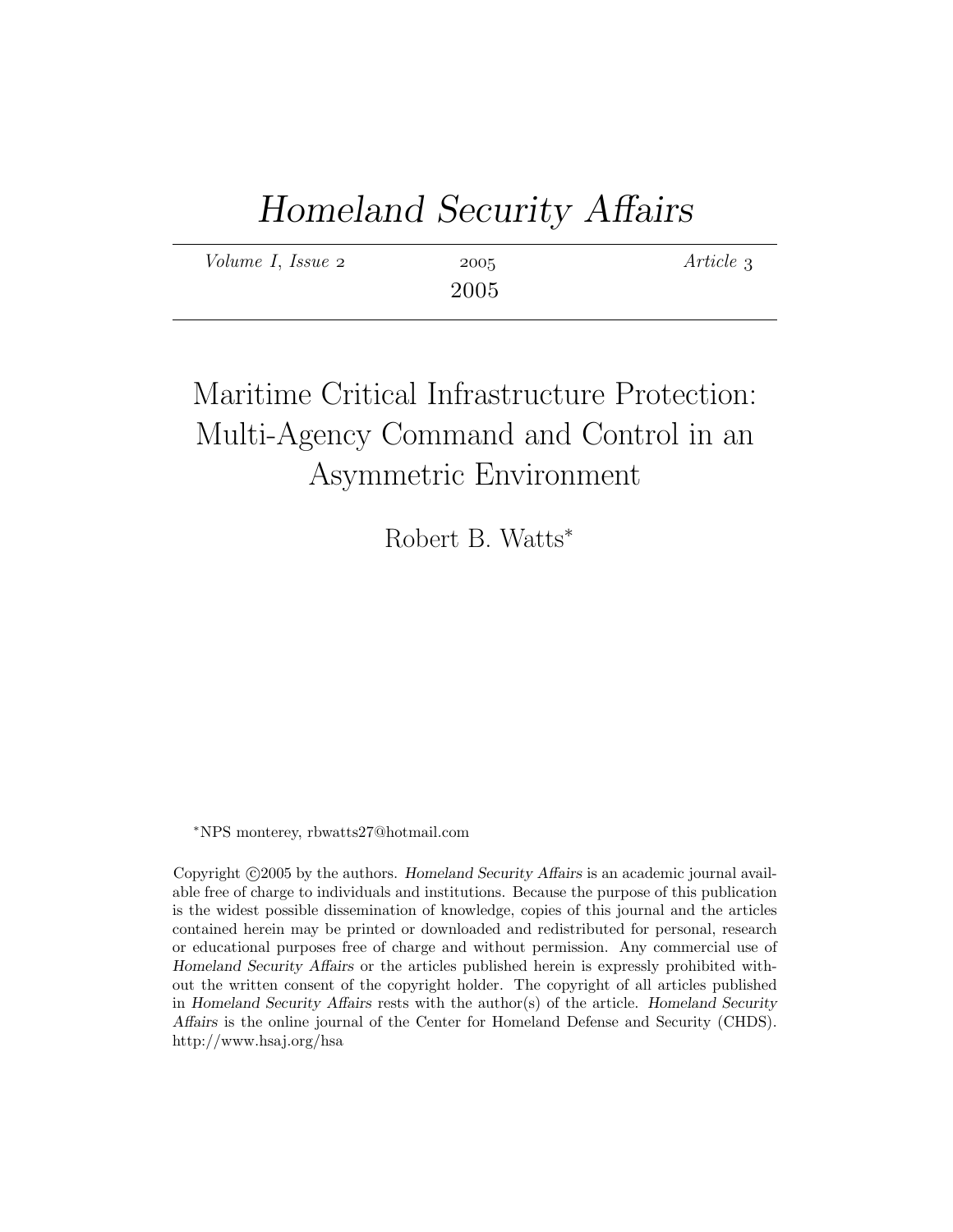# Maritime Critical Infrastructure Protection: Multi-Agency Command and Control in an Asymmetric Environment

Robert B. Watts

### Abstract

As a maritime nation, the United States is economically and strategically reliant on its ports, a fact well known to our potential enemies in the Global War on Terror. A successful attack against maritime critical infrastructure in our ports has the potential to cause major economic disruption and create mass casualties and conflagration. The United States has faced military threats in its littoral before, and lessons from the past offer value in determining how to defend ports in the modern era. But these lessons must be considered in light of the new asymmetric terrorist threat. By examining lessons from the past and considering current maritime multi-agency capabilities, a logical command and control solution can be devised to effectively fuse agency efforts in tactical defense of maritime critical infrastructure.

AUTHOR BIOGRAPHY: A 1985 graduate of the U.S. Coast Guard Academy, CDR Bob Watts has served six tours at sea, most recently commanding USCGC STEADFAST (WMEC 623) on homeland security duty. A qualified Surface Warfare Officer, he holds post graduate degrees from the Naval War College (CCE), Old Dominion University (History), and American Military University (International Naval Studies). He has been published numerous times in USNI PROCEEDINGS on Coast Guard-Navy strategic issues, including winning the 1998 USNI Colin Powell Joint Essay Contest. He is currently assigned as Coast Guard Liaison Officer to office of the CNO (N5), and is a student in the Naval Post Graduate School's HLS/HLD program.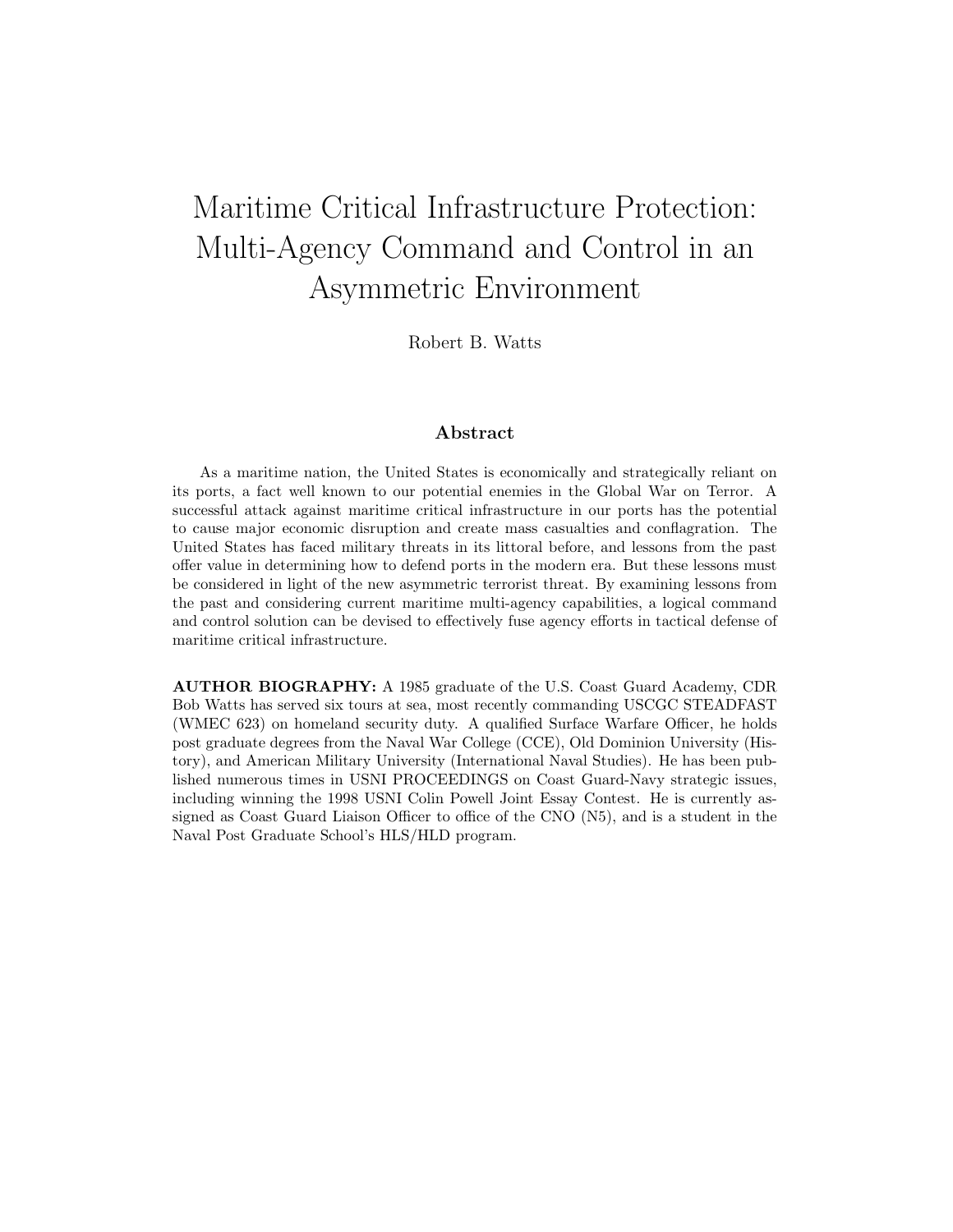Throughout its history, the United States has been a global maritime nation, dependent upon the oceans for economy, welfare, and defense. In the modern era emphasis on globalization and the world economy has increased this dependence considerably. There are some 95,000 miles of United States' coastline and 3.4 million square miles of territorial seas and exclusive economic zones in the U.S. maritime domain.<sup>1</sup> Connecting the continental United States to this zone are over 1,000 harbors and ports, 361 of which are cargo capable. Through these ports enter approximately 21,000 containers daily, representing ninety-five percent of the nation's overseas cargo, including 100 percent of U.S. petroleum imports.<sup>2</sup> In addition to commerce, there are seventy-six million recreational boaters in the United States. Six million cruise ship passengers visit U.S. ports annually. In the strategic/military sense, a substantial portion of U.S. national power relies on the sea, both in the form of traditional Navy Carrier Strike groups that deploy from ports in the continental United States and the subsequent ability to reinforce deployed forces overseas. Without unimpeded access to the sea, the ability of the United States to project national power is extremely limited.

 Maritime infrastructure is crucial in maintaining this link to the sea. From naval bases to commercial ports, maritime infrastructure is well developed nationwide and is crucial to both the economic sector and military strategy. Maritime infrastructure is critical to the employment of national maritime power and as such is a logical (if not desirable) target for acts of terrorism by our enemies. A successful attack against a port could incur serious economic and military damage, present an enemy with the opportunity to inflict mass casualties, and have serious long-term detrimental effects on our national economy.

 Maritime Critical Infrastructure Protection (MCIP) presents many challenges in an asymmetric environment. Previous models of maritime defense have focused on protecting ships from traditional naval attack; even when ports and supporting infrastructure have been considered targets, emphasis was on defense against a military threat. The Global War On Terror (GWOT) has created a number of heretofore unconsidered vulnerabilities in this traditional outlook. Many targets that would not be considered legitimate (economic, symbolic, etc.) in a conventional war must now be considered in strategic defensive planning. In conducting these attacks the unimpeded use of the sea is a force multiplier for an enemy dedicated to striking a wide range of potential targets. Possible threats from the sea are wide-ranging and diverse, relying on a combination of asymmetric offensive tactics while exploiting the variety of the littoral.

 This asymmetric nature of GWOT requires a multi-agency approach to devise effective command and control for modern port defense. The Coast Guard and Navy have made important strides in this area by devising experimental Joint Harbor Operations Centers (JHOCs) as a component of maritime anti-terrorist force protection. The expansion of this concept into multi-agency maritime homeland security is a logical next step in the evolving problem of port security and defense. This is made evident by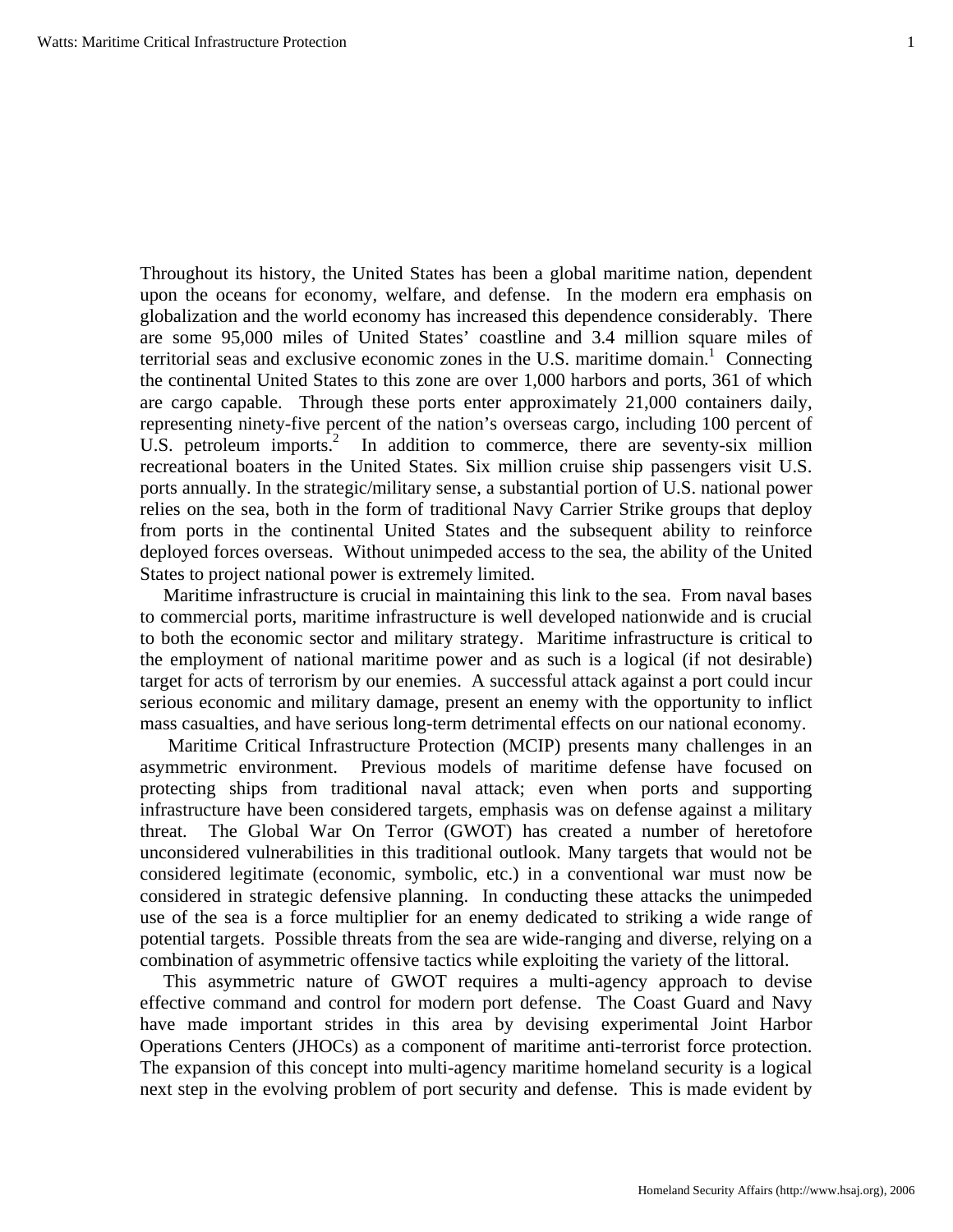examining likely terrorist threats to ports and studying the lessons of the past that apply in this environment which can be used to expand the current command and control system to meet the new threat

#### **New Threat Matrix: Ports as Targets**

The GWOT threat to ports is a relatively new element in the spectrum of naval warfare. This is largely due to the evolving nature of the shipping industry and the nation's growing reliance on sea power. Historically, a nation's maritime strength has been measured by the size and capability of its merchant fleet and Navy; attacks against a nation's sea power meant the physical destruction of these ships. Ports, until quite recently, were composed of infrastructure that was relatively easy to replace or replicate, making them relatively low priority targets for an enemy dedicated to striking at maritime strength.

 This has changed in the modern era of containerization and the increased size and technical nature of ships. In modern times ports have become centers of highly technical, well-integrated infrastructure designed for the rapid loading and unloading of cargo, an evolution that has become highly complex in the era of containerization. Commercially efficient, port cargo operations are also highly dependent on networked operations, making the disruption of the process far simpler for a potential attacker. Additionally, the complexity of this evolution, combined with the increasing size of seagoing merchant vessels (and warships), has greatly reduced the number of commercial ports available for use by global shipping. This has the duel effect of making major ports more important economically and strategically while simultaneously making them more attractive targets for offensive action.

The attractiveness of ports as targets for terrorists can be summarized as follows:

**A. Economic Impact**: An unprecedented amount of trade – both imports and exports – relies on shipment by sea. A successful attack on maritime infrastructure would affect this trade in far greater proportion than the actual damage. It is likely that an attack on one port would have a cascade effect on others as increased security measures are applied nationwide. The recent impact of the London bombings can be seen as illustrative of this effect; although there was no indication of additional terrorist activity, security measures were increased at transportation hubs worldwide. Increasing security alerts at a train station is one thing; closing a huge economic entity such as a port is quite another. Delay of shipping in loading and offloading cargo is one of the most costly elements of the shipping process. We must also consider the impact to the shipping industry itself. During the Persian Gulf re-flagging operations of the late 1980s, for example, analysis showed the greatest impact to the shipping of oil was not the damage to tankers inflicted by the warring Iraqis and Iranians (which was, in fact, minimal), but the increased insurance costs of operating in that area.<sup>3</sup> An attack on a U.S. port could have a similar, if not larger, effect.

**B. High visibility/High Casualties**: Ports are not isolated areas, but rather major centers of commerce, usually surrounded by large cities and economic centers. An attack on a port could be highly visible and potentially the scene of mass conflagration. As a result of urban development, most major ports are no longer confined to strictly industrial areas,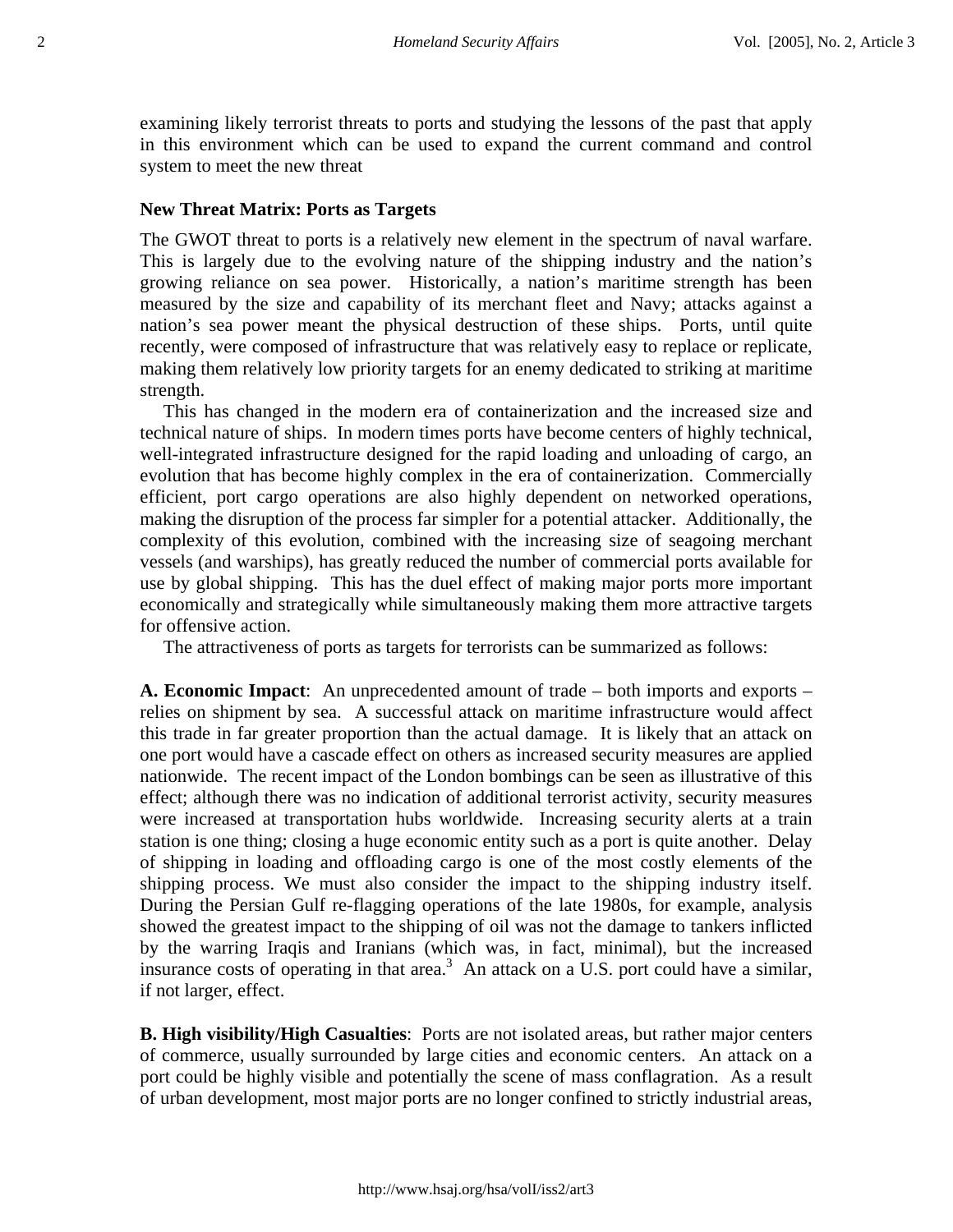but rather have become well-developed centers of commerce and entertainment, surrounded by built up waterside areas dedicated to tourism and recreation. Many of these facilities are located next to volatile maritime infrastructure (fuel tanks, docks, etc.) that could create mass conflagration if attacked through large explosive force. Sympathetic detonation, fires, and other catastrophic effects would certainly create mass casualties.

**C. Ease of attack**: Commercial ports are not fortresses. The ocean itself presents a number of distinct advantages to a dedicated attacker, especially when employing maritime suicide terrorism or means to rapidly deliver large explosive force. Water is not only a tremendously efficient transport medium (allowing for rapid transit), but the large amount of legitimate commercial and recreational traffic in ports allows for an enemy to mask movements prior to an attack, making effective defense difficult.

Given the importance of ports to our economy and military power, the potential for creating mass casualties, and the ease by which an enemy can attack, a strong case can be made that ports will become a target for future terrorist attacks. If this is the case, we can apply the military planning process to meeting this threat. The first step in this process is looking for lessons learned that could be used in the current scenario: have we faced this threat before, and if so, what can we learn from the experience?

# **Cold War Model**

Port defense is not a new concept, but during the later stages of the Cold War port defense theory underwent considerable revision. In the mid-1980s the "long war," or prolonged NATO/Warsaw Pact conventional war scenario came into vogue with NATO planners. In such a conflict re-supply of Europe would become a top priority. If Europe was to be re-supplied from the United States it was assumed that, given the noted strength of the Soviet submarine fleet, the historical "Battle of the Atlantic" scenario would repeat itself using modern technology. If this were the case it was assumed the coastline of the United States would be a logical target for attack; historically, the Nazi U-boat offensive against the coast during the Second World War was particularly effective, destroying over 400 ships in an almost completely undefended littoral, a lesson that would not be lost on Soviet planners.<sup>4</sup> But unlike the historic scenario where ships were subject to conventional torpedo attack, it was argued that the targets of Soviet offensive power would likely be ports due to the large array of unconventional weaponry that could effectively target port infrastructure (mines, special operations teams, etc.) and the impact that such an attack would have on the overseas war effort.<sup>5</sup>

 Accordingly, an entirely new Coast Guard-Navy command structure was designed to meet the anticipated threat.<sup>6</sup> In 1984 the Coast Guard and Navy stood up the Maritime Defense Zone (MDZ), a combined USCG-USN command tasked with the maritime defense of the United States 200nm seaward. Ports, especially strategic out load ports, were given a high priority in defensive planning in recognition of the high tech infrastructure that was necessary to load-out mass military supplies. This was arguably the first time since the Second World War that the defense of ports became a significant part of the national maritime strategy. Reflecting this priority, a new command and control system was designed and implemented for tactical defense. Ports and outload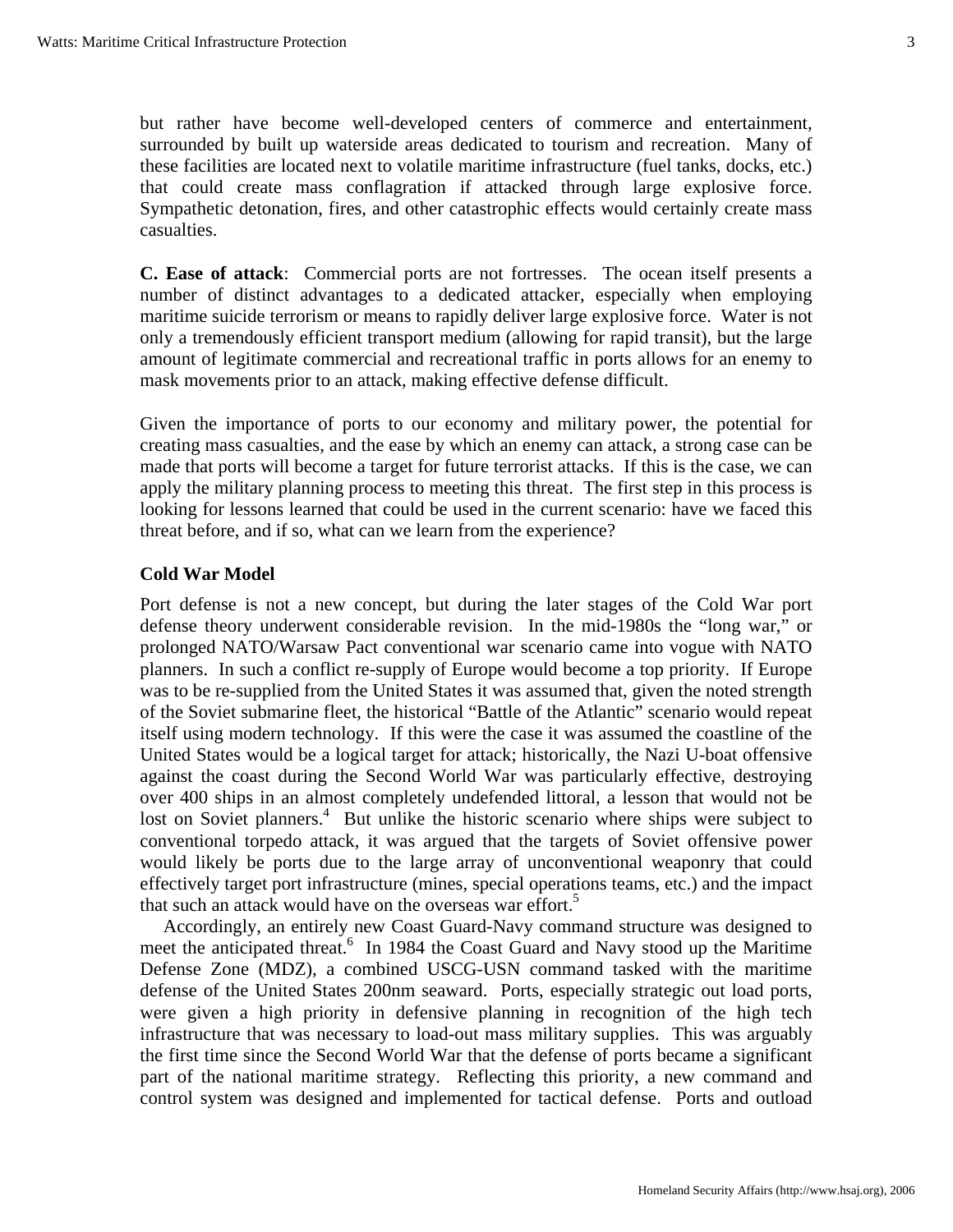operations were placed under Navy-Coast Guard "Sub-Sector" constructs that effectively combined defensive operations between the Services by co-locating Coast Guard and Navy personnel in operations centers that would oversee all military operations (including load out operations and critical infrastructure protection) within the port during time of national emergency.

 Since we once again face a threat from the sea, it would be tempting to simply implement a defensive structure similar to that used in the past. But there are key differences between then and now that make this problematic. In the Cold War defense model, risk was very much a matter of proportionality and the threat to critical maritime infrastructure was distinctly military. In considering the "worst case" scenario, planners envisioned enemy actions in the littoral focusing on submarine attack, offensive mining, and special operations attacks against critical military infrastructure—in other words, attacks "from" the sea by conventional military means. It was assumed that "terrorist" actions would be sponsored by the enemy state and, as part of the enemy strategy, would not be directed against targets with limited or no military significance.

 These core assumptions aided the defense effort considerably. In the re-supply of Europe scenario, "risk" was by no means an equal proposition. Ports were rated in strategic priority based on the amount of support they provided military forces overseas, the ports with the highest priority receiving the lion's share of the defensive forces. This strategy worked on a "floating" scale and was subject to change based on the evolving scenario; when New York City, for example, had completed its out load operations the priority (and subsequent defensive forces) shifted to the next port, allowing for a strategically "phased" defense.<sup>7</sup> In other words, we only needed to be strong in areas that were important to the war effort overseas—and this defensive strength was transitory at best.

 The difference between "then and now" is telling when we consider potential targets and the subsequent effort required for defense. In the "old days," a strictly civilian target such as the WTC would not have been considered a valid target in New York City. The major weapons out load point at Earle, NJ, however, was Priority One for infrastructure protection. Obviously this has changed; targets in GWOT can be anywhere or anything. Maritime infrastructure that would not be considered critical in a Cold War scenario now has the potential to be targeted as a means of obtaining an economic or psychological victory. In this "new" scenario with its plethora of non-military targets and the potential offensive power of the enemy, there are not enough defensive forces to go around. This requires that we consider force multipliers beyond simple assets to improve the viability of the defense.

 This is not to say that the Cold War model is completely invalid, or that we cannot learn from the lessons of history. What worked in the MDZ era was the establishment of a construct that emphasized joint communications, multi-service planning, and, above all, a multi-agency approach to defense of the port and its infrastructure. Force multipliers that can be employed in the current scenario revolve around the collection and use of multi-agency intelligence in a similar command and control construct for the protection of critical maritime infrastructure. In the "old" model, military intelligence sufficed to deal with a specific military threat against known target areas, with a response that was distinctly military. The new threat requires that we expand this model to consider all agencies within the port vital for total protection.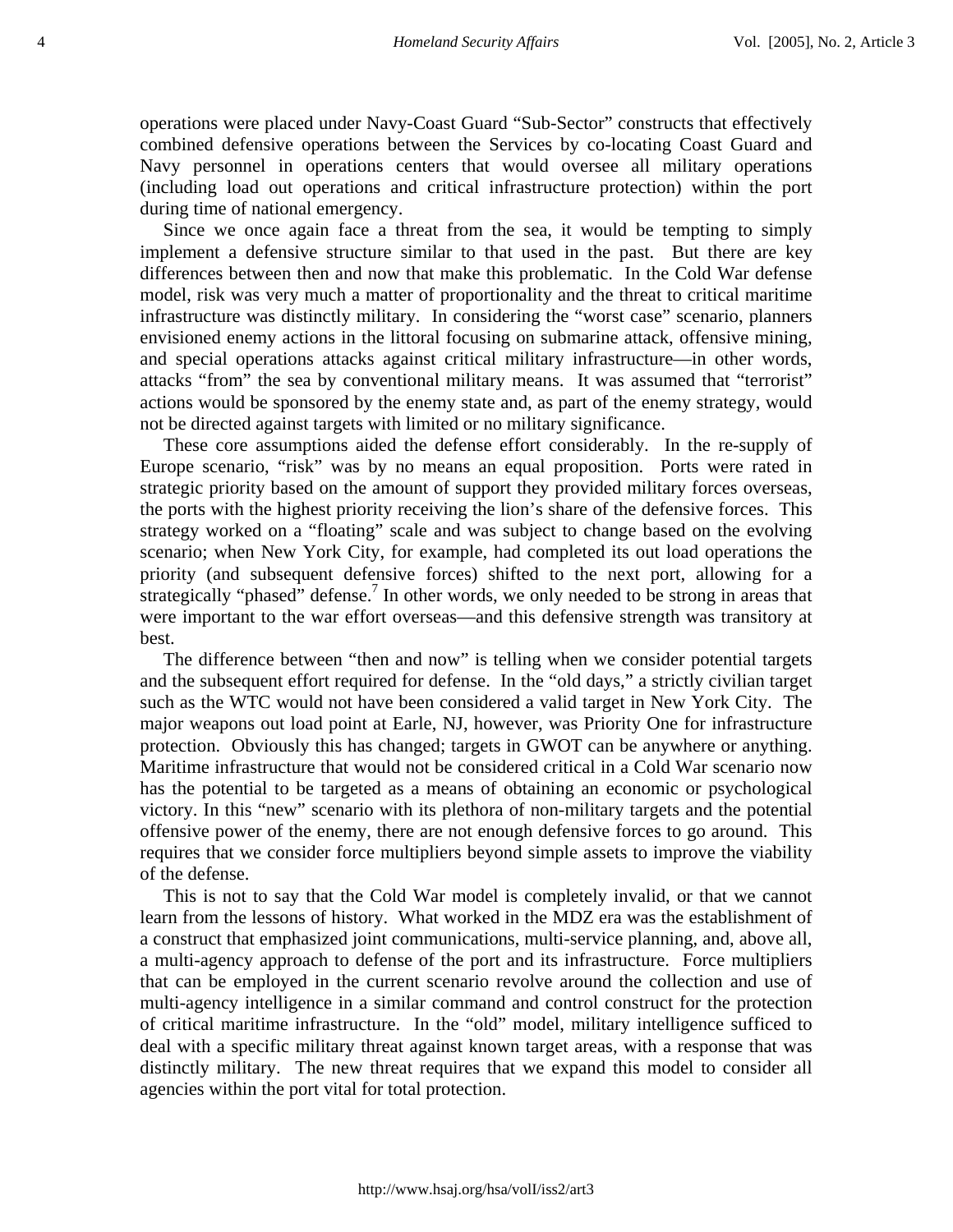#### **New Defensive Strategies**

Maritime law enforcement (and by extension, protection of maritime critical infrastructure) is traditionally a Coast Guard mission. This has obviously evolved considerably as a result of the events of 9/11. When examining current port command and control proposals, it is useful to examine this evolution and how previous relationships can be employed in current operations.

**A. Pre-9/11 Port Operations**: Prior to 9/11 the Coast Guard port and offshore tactical constructs were divided into two separate areas of responsibility based on the type of law enforcement being conducted. In major ports the traditional Captain of the Port (COTP) position was assigned to a respective Marine Safety Offices (MSOs) responsible for the regulatory functions, such as vessel inspection, environmental response, licensing, etc. COTPs were (and are) responsible for merchant vessels entering and leaving port, conducting vessel inspections for maritime safety, and coordinating incident response. Maritime law enforcement conducted by MSOs was distinctly regulatory in nature; many vessel inspectors and recreational boating safety personnel performed their duties unarmed. Operations of a more traditional law enforcement variety, such as counternarcotics or fisheries enforcement, search and rescue, and other offshore operations were the responsibility of a "Group" that maintained command and control of subordinate "Stations" in the Area of Responsibility (AOR) assigned that Group.<sup>8</sup> While this description is admittedly overly simplistic, it would be fair to say that MSOs "owned" the ports and all responsibilities for large merchant vessel and container operations that traditionally required regulatory attention, while Groups focused offshore and conducted law enforcement operations dealing with smaller maritime traffic or search and rescue. Afloat operational assets (utility boats, patrol boats, and small cutters) were generally "owned" by the Groups and used offshore in traditional law enforcement, although there was limited cooperation with the MSO for close inshore operations that required these assets.<sup>9</sup> It is important to note that both MSO/COTP and Group organizations maintained extensive relationships with other agencies working within the port and their respective areas of responsibility.

 While this relationship and division of responsibility made sense prior to 9/11, the new asymmetric threat altered the equation considerably, requiring a merging of traditional responsibilities across established lines of command. The expanded threat spectrum now reached directly into the ports. Pure regulation, although still important for security, no longer sufficed; a direct law enforcement response capability (traditionally the role of Groups) was now required in the ports. Tracking and intercept of large merchant vessels, traditionally an MSO function, took on a new meaning as these vessels represent a potential threat to the security of the United States. Subsequently, merchant vessel regulation focusing on maritime security was "pushed" far offshore with the establishment of a layered defense.<sup>10</sup> The new threat also affected other agencies with maritime security concerns. Ports with a high Navy interest (including ports with Navy bases, research facilities, critical infrastructure, and out load responsibilities) that traditionally had some degree of Navy security immediately implemented extensive antiterrorist force protection (ATFP) procedures to prevent, among other things, a "USS COLE" style attack on potentially vulnerable warships. U.S. Customs immediately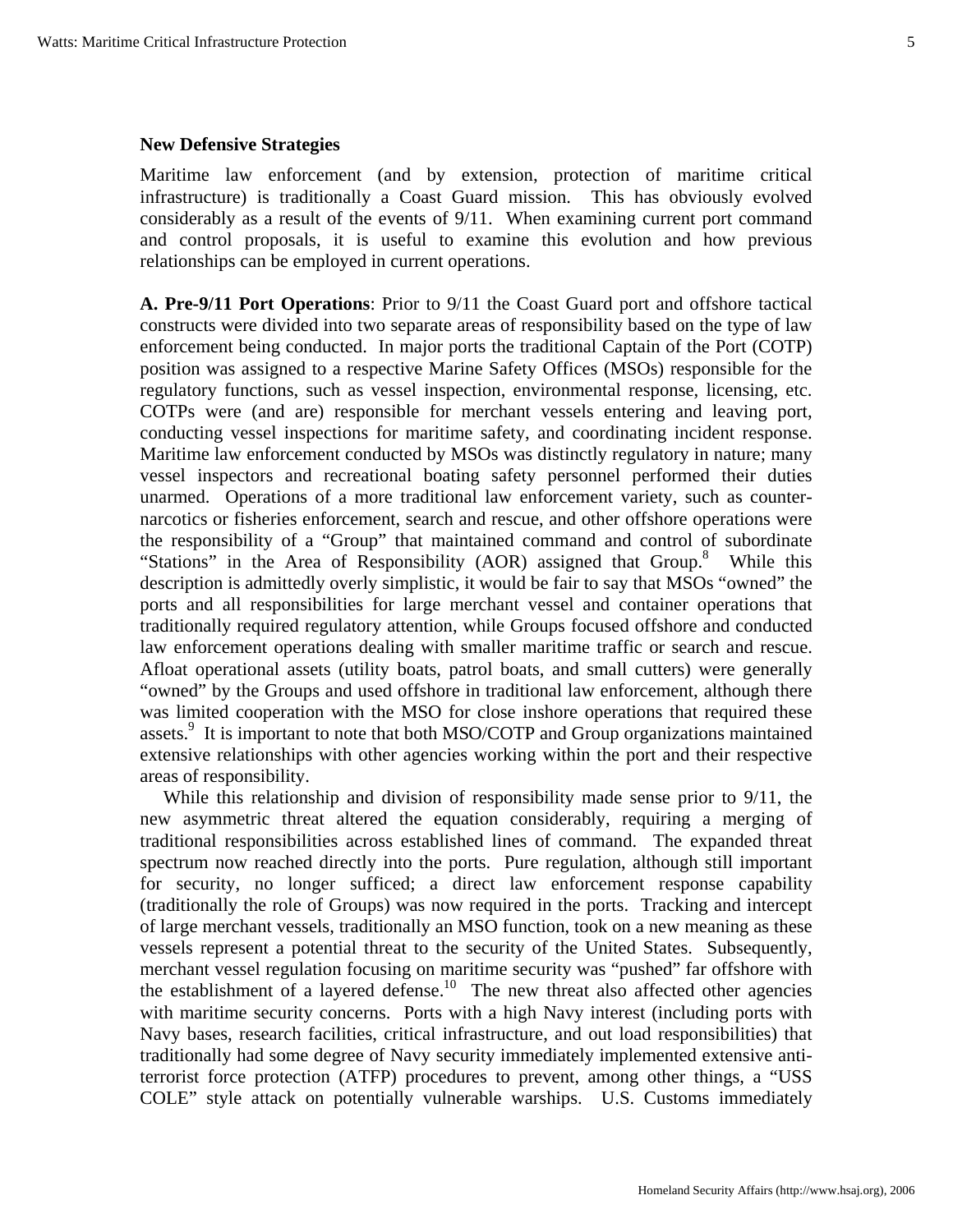implemented increased forms of container and cargo security measures that were completely lacking prior to 9/11. It is clear from these new multi-agency security requirements that the somewhat laissez-faire command system exercised in the ports prior to 9/11 would no longer suffice in light of the new threat.

**B. Post 9/11 Reorganization**: The Coast Guard's answer to the post 9/11 threat was a merging of responsibility under a newly designed "Sector" organization, an effective combination of responsibilities and assets that has sole responsibility for all Coast Guard missions in one geographic area.<sup>11</sup> Sectors represent a merging of traditional Group and MSO/COTP functions, a significant cultural shift to "one mission" from several within each port. This re-organization soon took on a multi-agency nature. As noted, Coast Guard commands traditionally have close ties to other agencies in the ports, including Customs, Immigration, commercial organizations, and local, state, and federal law enforcement. This was reflected in the design of the new Sector Command Centers (SCCs). Tailored to meet local requirements, most SCCs possess either electronic links to other agencies operating in the port or staff positions for representatives from agencies to work in direct liaison with Coast Guard personnel on a daily or continuous basis. There are currently 44 SCCs operating or nearing completion.

**C. JHOCs**: SCCs perform traditional port security and regulatory functions, but do not generally coordinate with DOD. In terms of critical maritime infrastructure protection this can be problematic, as much of the infrastructure is located in ports with a DOD presence, or is considered essential to DOD, and will therefore potentially fall under the auspices of Homeland Defense. This was recognized early in the SCC design process; the solution was similar to that employed during the MDZ era and stressed multi-service cooperation. Building on established infrastructure, Coast Guard and Navy designed a specialized SCC called the Joint Harbor Operations Center (JHOC), an experimental fusion center that quickly demonstrated its utility in providing for tactical operations between the Services. Recognizing a mutually beneficial interest in coordinating operations, the first JHOCs focused on fusing Coast Guard and Navy operations in port protection and ATFP in ports where the Navy had a large fleet presence.<sup>12</sup> Given their multi-agency approach to port security and littoral operations, JHOCs are a natural choice for the implementation of tactical port operations for maritime critical infrastructure protection. As such they can serve as a model for future execution of this mission.

 JHOCs are far more than a merging of CG traditional roles and responsibilities with USN security procedures. Rather, they represent an important model for the fusing of intelligence and coordination of all multi-agency operations necessary for maritime critical infrastructure protection. As we have seen, Coast Guard and Navy cooperation is neither new nor particularly unique. Since the earliest days of each organization, both have used similar equipment and procedures in order to effectively operate together during time of war. But despite overseas operations in GWOT, U.S. ports are not on a war footing; rather, commerce and port operations continue at the normal pace, albeit under increased security procedures. Recognizing the number of agencies that operate in ports and the vast information requirements for maritime security and infrastructure protection, an effort was made to make JHOCs truly inter-agency by providing linkage to these agencies, including the establishment of formal liaison positions and data sharing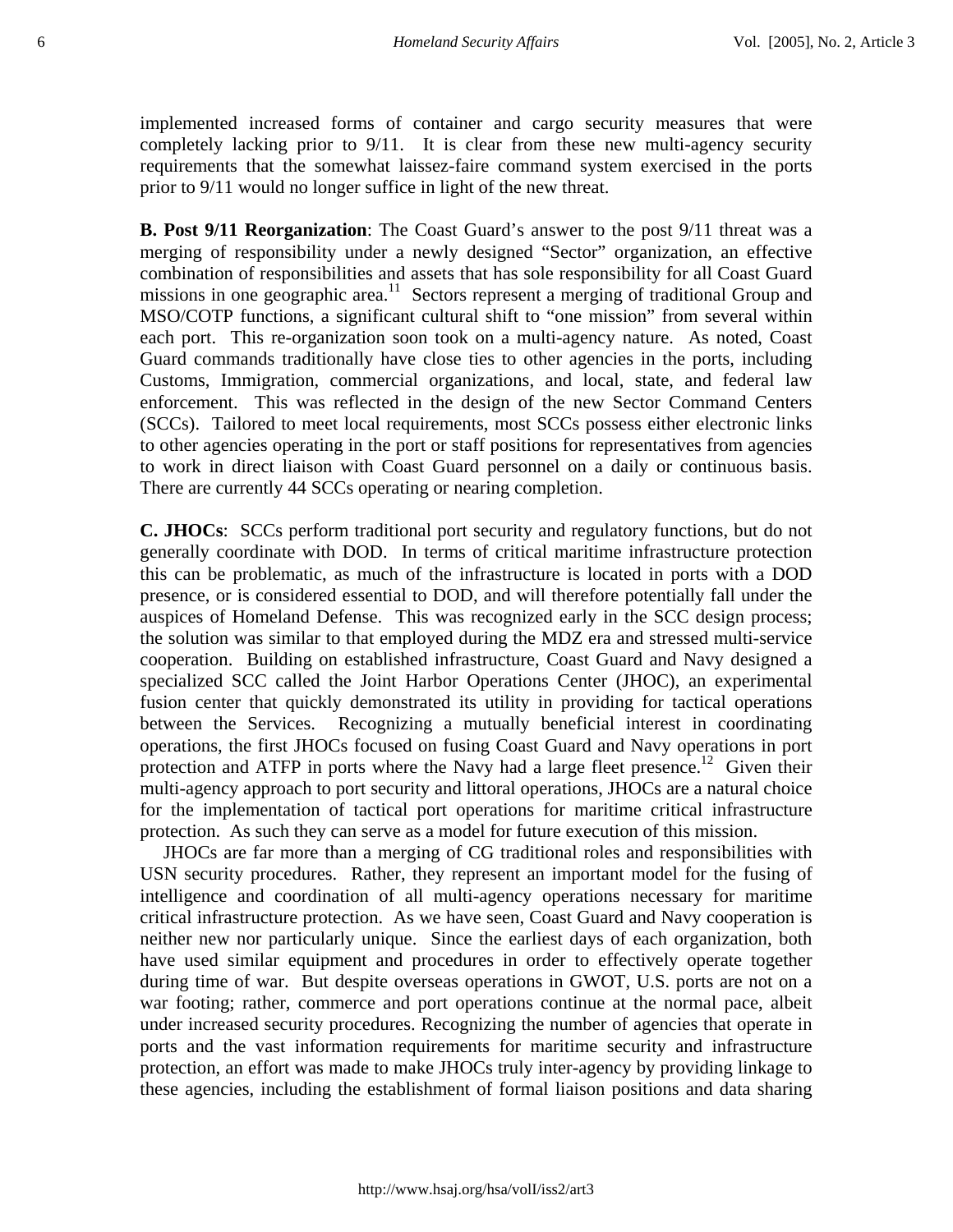protocol, effectively merging regulation, law enforcement, and anti-terrorist force protection data and procedures.

 The first experimental JHOCs were constructed and successfully tested in San Diego and Norfolk, ports that represented high strategic interest due to major Navy presence and the volume of overseas commercial traffic. These JHOCs' multi-agency design was based on relationships the Coast Guard had previously established during its normal operations within each port. This experimental design is illustrated in Figure 1 below:<sup>13</sup>



#### **Figure 1: JHOC Structure**

JHOCs possess several unique capabilities that contribute significantly to port and critical infrastructure protection. As command and control centers for ports and their immediate vicinity, JHOCs have inherent surveillance capability that can be fused into one multiagency common operating picture (COP). Using the San Diego JHOC as an example, these systems include:

- USCG Coastal Radar
- USN Port control/offshore radar system
- Automated Identification System processors
- San Diego port control camera system (civilian)
- Navy waterside security system
- Border patrol camera/thermal imagery system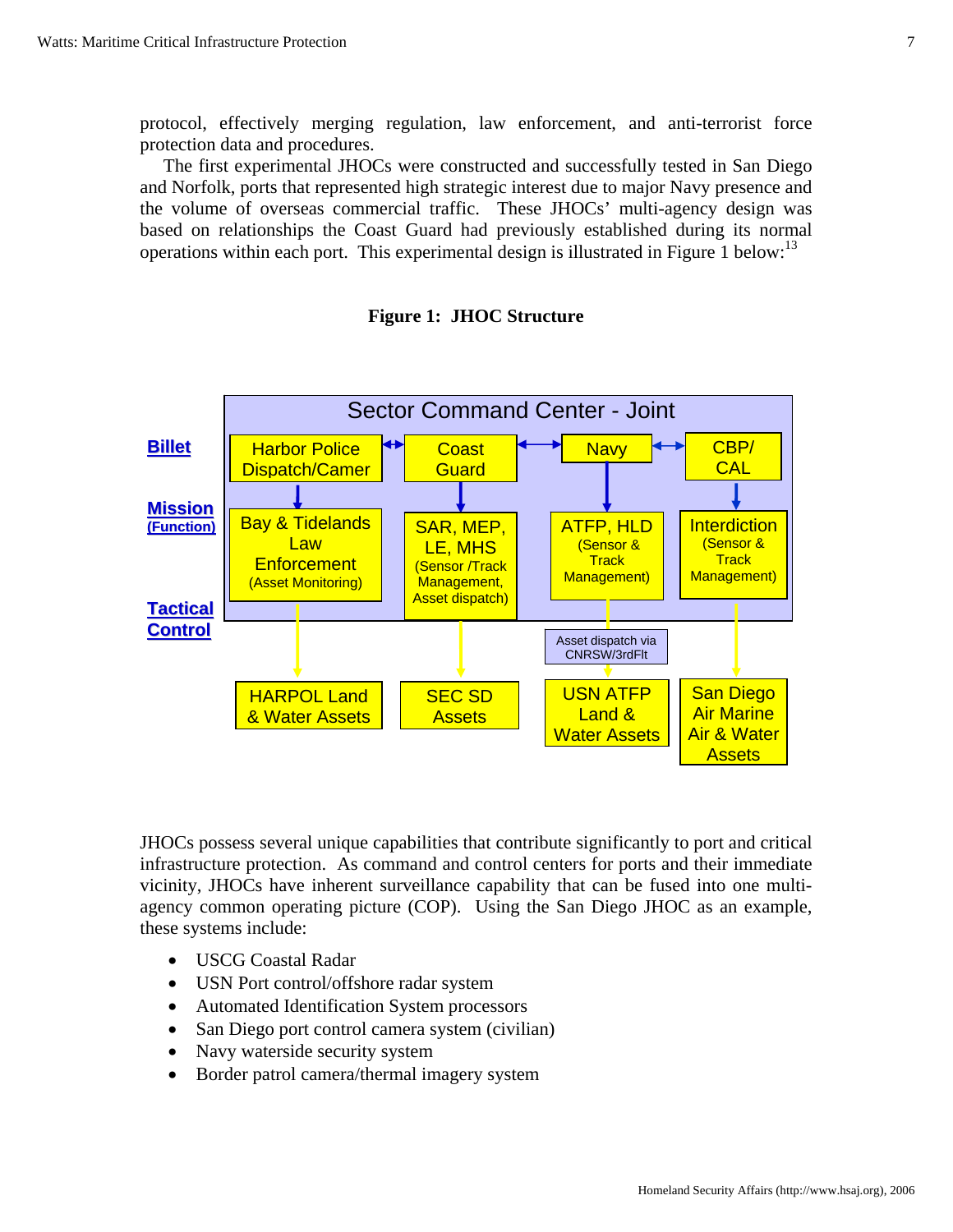The initial success of JHOC San Diego and Norfolk led to a joint Coast Guard-Navy study to expand the project to all ports of strategic interest, using a three-tiered approach. Ports with navy presence, high commercial infrastructure, and 'outload' capability (loading of wartime material and supplies critical for overseas efforts) were considered for JHOC installation.

## **The Next Step: JHOCs as an Element of MCIP**

Although there are only two fully functional JHOCs today, their evolving construct serves as a model for a future development of multi-agency cooperation in maritime critical infrastructure protection. Given the importance of our ports to national strategy, MCIP is a critical vulnerability that must be addressed by both DHS and DOD in one coordinated effort. We must recognize that this mission goes beyond traditional port security operations or anti-terrorist force protection, and as such demands a command and control construct that can truly fuse the myriad of responsibilities and operations in ports.

 Multi-agency JHOCs offer several advantages for merging effective port operations and critical infrastructure protection. This is evident in the areas of intelligence fusion, coordinated planning, and tactical command and control.

### **A. Tactical intelligence fusion**

In the post-9/11 analysis one of the greatest weaknesses cited by the 9/11 Commission was a lack of intelligence fusion between respective government agencies. JHOCs are designed to address this weakness on the tactical level, serving as fusion centers that effectively merge the various intelligence databases of each respective agency participating in the JHOC. Currently, these databases include the Coast Guard's Maritime Information Safety and Law Enforcement system, the Automated Regional Justice Information System (Naval Criminal Investigative Service), and intelligence from the local Joint Terrorism Task Force.<sup>14</sup> As JHOCs expand to include other agencies, this fusion function can naturally expand to include additional databases. In addition to using established databases, JHOCs also use inter-agency sensors and local inter-agency liaison to collect, fuse, and disseminate information that is critical for achieving a multi-agency tactical picture. This increased multi-agency awareness provides for streamlined operations between all port agencies, while the use of multi-agency sensors and databases allows for a tremendously enhanced capability for surveillance and anomaly detection, a crucial element in maritime critical infrastructure protection.

# **B. Coordinated planning for MCIP**

One of the great advantages of a JHOC is the joint personnel structure that allows for both rapid and long-term on-scene multi-agency cooperation. Although primarily staffed by Coast Guard personnel, billets are being established for personnel from all agencies that have responsibility in the port, representing a unique merger of personnel with regulatory, law enforcement, and military expertise.<sup>15</sup> This liaison system is fundamental to the success not only for coordination of operations, but also to reach an understanding of multi-agency procedures and practices and infrastructure that each agency allots priority for protection. This is critical for tactical multi-agency planning. Given the large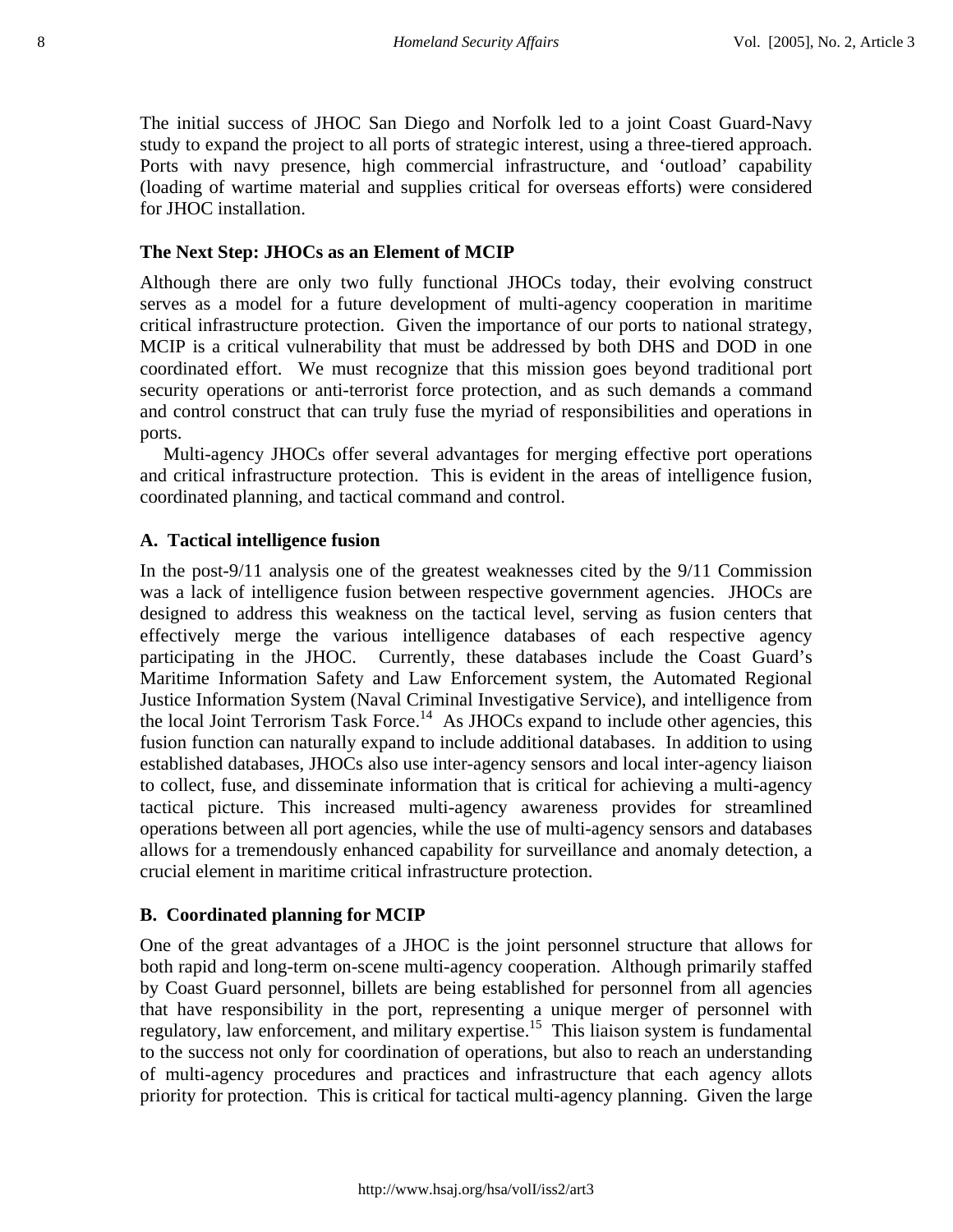number of regulatory agencies operating in each port, there are a number of procedures specific to each agency that can impact other multi-agency operations. Customs container inspections, for example, are a critical part of vessel tracking and re-routing performed by the Coast Guard; FBI tracking of potential terrorist suspects is a key element of ATFP for the Navy and facilities security forces. This type of information and, perhaps more importantly, how these procedures are carried out, can be provided immediately by effective liaison that merges agency operations into one efficient cooperative effort.

### **C. Multi-agency Command and Control**

Ultimately maritime critical infrastructure protection is about the tactical coordination of multi-agency assets conducting port security and defense operations. JHOCs are first and foremost operations centers, possessing considerable command and control capability that can be used by multi-agency assets. By acting as combined, multi-agency fusion centers, JHOCs provide a unique tactical picture that all users can employ at the port level. Through its command and control apparatus, it is possible to coordinate tactical actions not only in crisis, but also in day-to-day port operations and exercises meant to improve multi-agency coordination.

# **CONCLUSIONS**

Access to the sea is vital for economic expansion and as a means to project national power. Ports are essential in maintaining this link. But ports are not fortresses; as open industrial and commercial centers, port infrastructure is particularly vulnerable to a dedicated enemy. An effective attack against critical maritime infrastructure has the potential to cause major economic disruption nationwide, create mass casualties, and limit or halt deployment of naval power. As such, ports are logical targets for terrorists bent on striking at vulnerabilities; the destruction of ports would have significant impact on our nation.

 Lessons from the past indicate that the key to effective defense is tactical coordination through dedicated multi-agency command and control. During the Cold War, the Coast Guard-Navy model for command and control was to deal with a military threat from the sea, but this has changed with the new asymmetric threat of GWOT. The diversity of the threat against our ports and the number of regulatory agencies that oversee critical infrastructure requires an expanded comprehensive command and control system that fuses multi-agency intelligence, has understanding of multi-agency capabilities, and can provide direction to these forces in the field. The JHOC concept has proven to be effective in multi-agency intelligence fusion and coordinated tactical port operations essential for maritime critical infrastructure protection and should be considered a model for coordinated port defense.